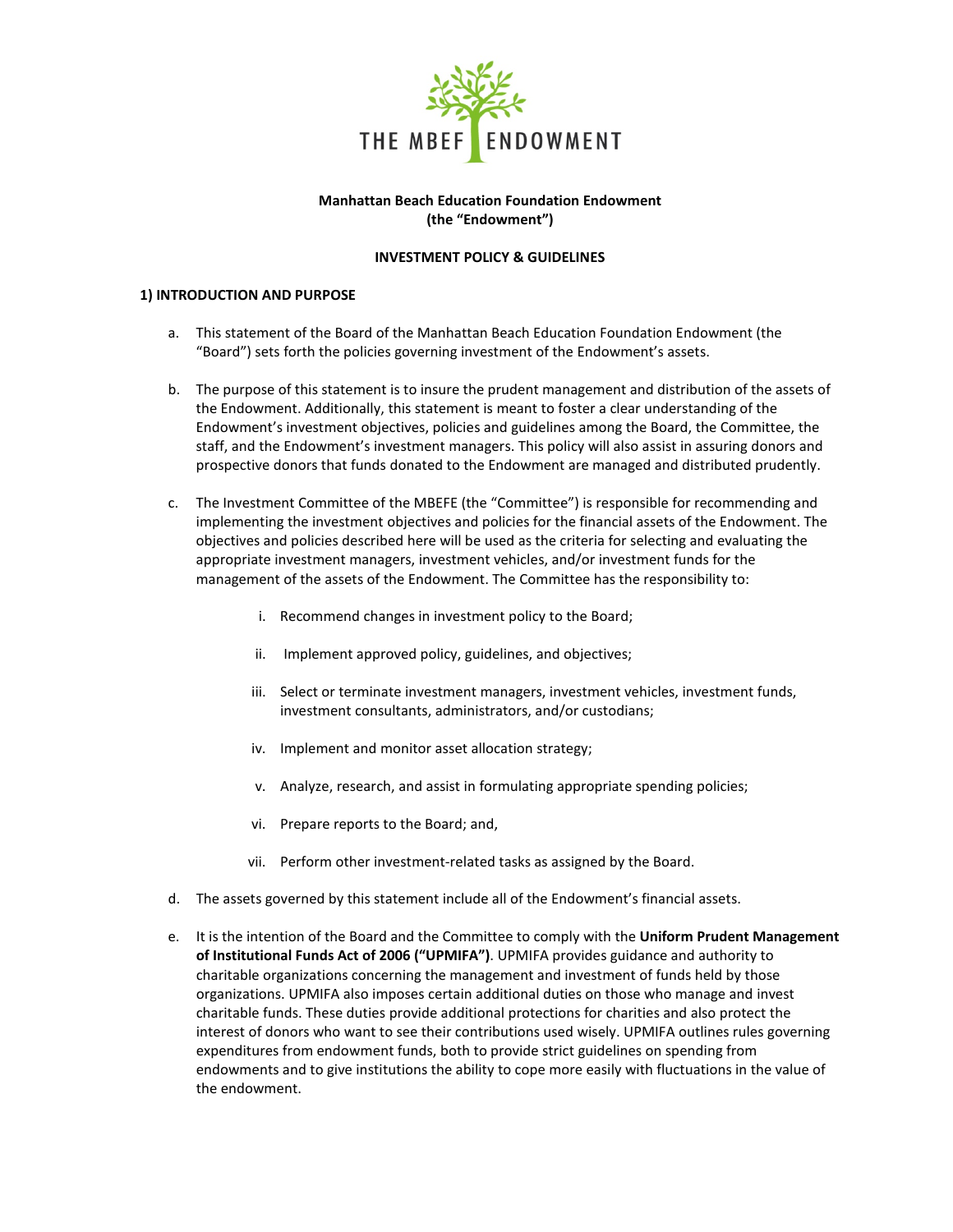

In addition to incorporating the underlying principles of the Uniform Prudent Investor Act of 1994, UPMIFA requires a charity and those who manage and invest its funds to:

- i. Give primary consideration to donor intent as expressed in a gift instrument,
- ii. Act in good faith, with the care an ordinarily prudent person would exercise,
- iii. Incur only reasonable costs in investing and managing charitable funds,
- iv. Make a reasonable effort to verify relevant facts,
- v. Make decisions about each asset in the context of the portfolio of investments, as part of an overall investment strategy,
- vi. Diversify investments unless due to special circumstances, the purposes of the fund are better served without diversification,
- vii. Dispose of unsuitable assets, and
- viii. In general, develop an investment strategy appropriate for the fund and the charity.
- f. The Chief Investment Officer shall act as the primary contact between the Endowment and the investment managers.
- g. No person who sits on the Committee may have a conflict of interest with respect to investment of the Endowment's assets or implementation of the Endowment's investment strategy and spending policies, and Committee members shall avoid even the appearance of a conflict. It is not possible to define in advance all circumstances that might constitute a conflict of interest or the appearance of a conflict. By way of example only, a person has such a conflict of interest if the person or a family member would incur a material financial gain or loss as a result of any Committee decision. No Committee member should be employed by any person or firm who serves as an investment manager for the Endowment. A person does not have a conflict of interest merely because that person is an employee of a public company, holds less than 5% of the stock of a public company, owns any fixed income security, or owns shares of a mutual fund, in which the Endowment is or may be invested.
- h. The Committee will review this statement as needed, but at least annually, to ensure its continued appropriateness. Any changes to this policy must be approved by the Board.
- i. It is the intent of this statement to be sufficiently specific to be meaningful, yet flexible enough to be practical. These policies should reflect funding needs, financial status, and philosophy of the Endowment regarding the investment and distribution/spending of the assets.

#### **2) MANAGEMENT AND INVESTMENT OBJECTIVES**

a. Investments will be made in keeping with the overall mission of the Endowment to support and fund both ongoing (current) and future programs and activities as approved by the Board. These programs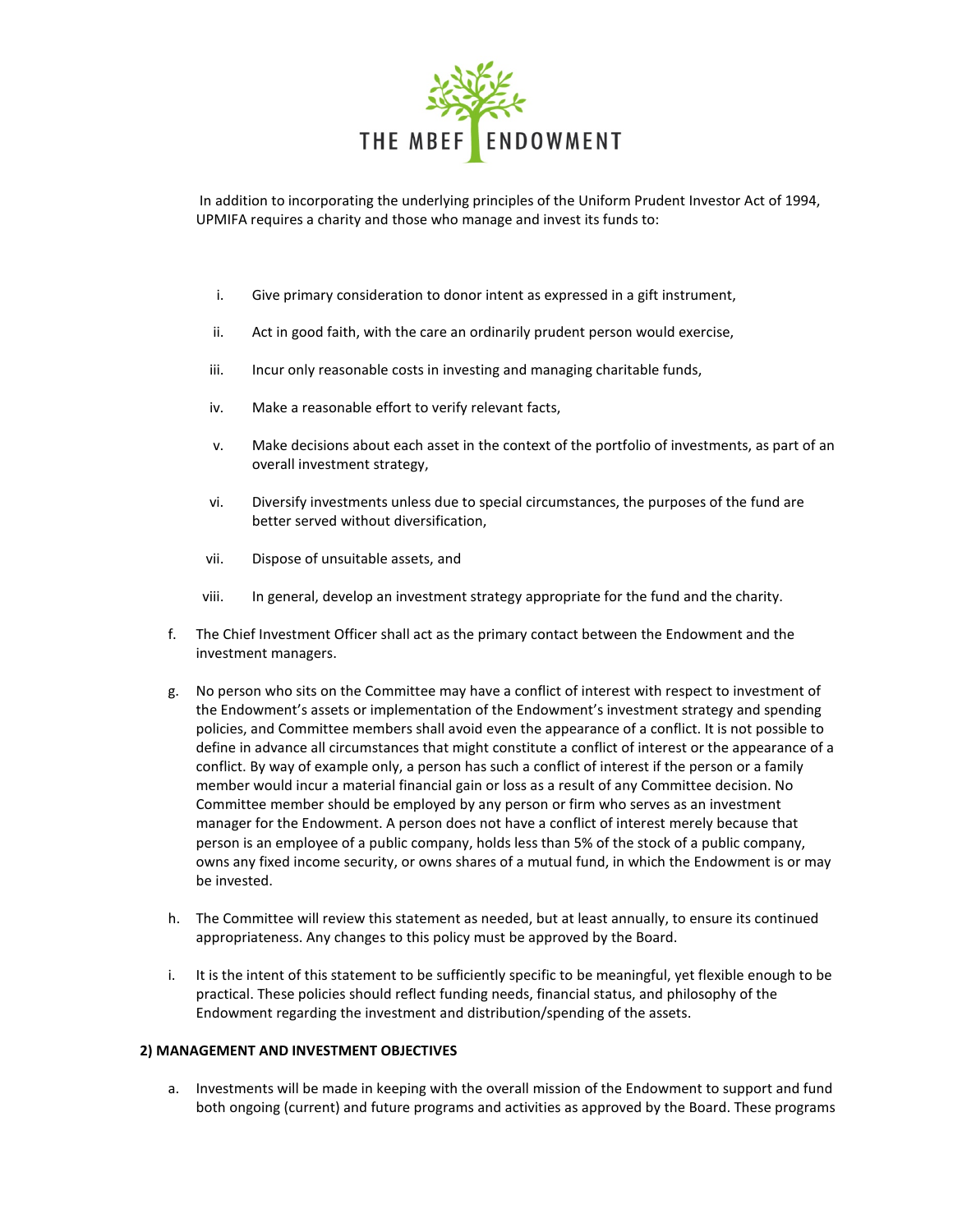

and activities supplement public funding of the Manhattan Beach United School District and are designed to benefit public education in Manhattan Beach.

- b. All financial assets of the Endowment shall be managed using reasonable care, skill, and caution, and this standard shall be applied to the total portfolio of investments of the Endowment. The evaluation of any investment shall be as part of the total portfolio, rather than as to the individual investment alone. The tradeoff in all investing between risk and return is identified as the Committee's primary concern. The Committee's investment and management decisions with respect to individual assets and courses of action must be evaluated not in isolation, but in the context of the Endowment's investment portfolio as a whole and as a part of an overall investment strategy having risk and return objectives reasonably suited to the Endowment.
- c. Investments are to made in accordance with the overall risk and return objectives of the Endowment, as follows:

Endowment Fund Investment Objectives: Capital Growth.

The primary long-term financial objective of the Endowment is to increase the real (i.e., inflationadjusted) purchasing power of the Endowment net of distributions for grants and expenses — also known as the pursuit of "intergenerational equity". This objective should be achieved over rolling five- to ten-year periods on a total return basis, after accounting for any management fees and operating expenses. An additional objective is to provide a relatively predictable and stable stream of income available for distributions for grants in later years after the Endowment has grown. Until such time as the Endowment reaches a target size to be determined by the Board, all interest, dividends, capital gains, and other proceeds shall be reinvested in the Endowment.

d. Engagement of Outside Investment Management and Gift Administration Services — contracts for external investment management and gift administration services may be entered into as needed and determined by the Board (e.g., the California Community Foundation). It is envisioned that such arrangements may be deemed economically efficient/expeditious, especially with regard to directed gifts and other, more involved forms of gift administration.

#### **3) ASSET ALLOCATION GUIDELINES**

The asset allocation guidelines for the Endowment Fund are outlined in the table below and are designed to achieve the overall investment objectives of the account.

|                               | <b>Minimum</b> | <b>Target Allocation</b> | <b>Maximum</b> |
|-------------------------------|----------------|--------------------------|----------------|
| <b>Equities</b>               | υ              | 60                       | 100            |
| <b>Fixed Income</b>           | U              | 30                       | 100            |
| <b>Alternative Investment</b> | U              | 10                       | 30             |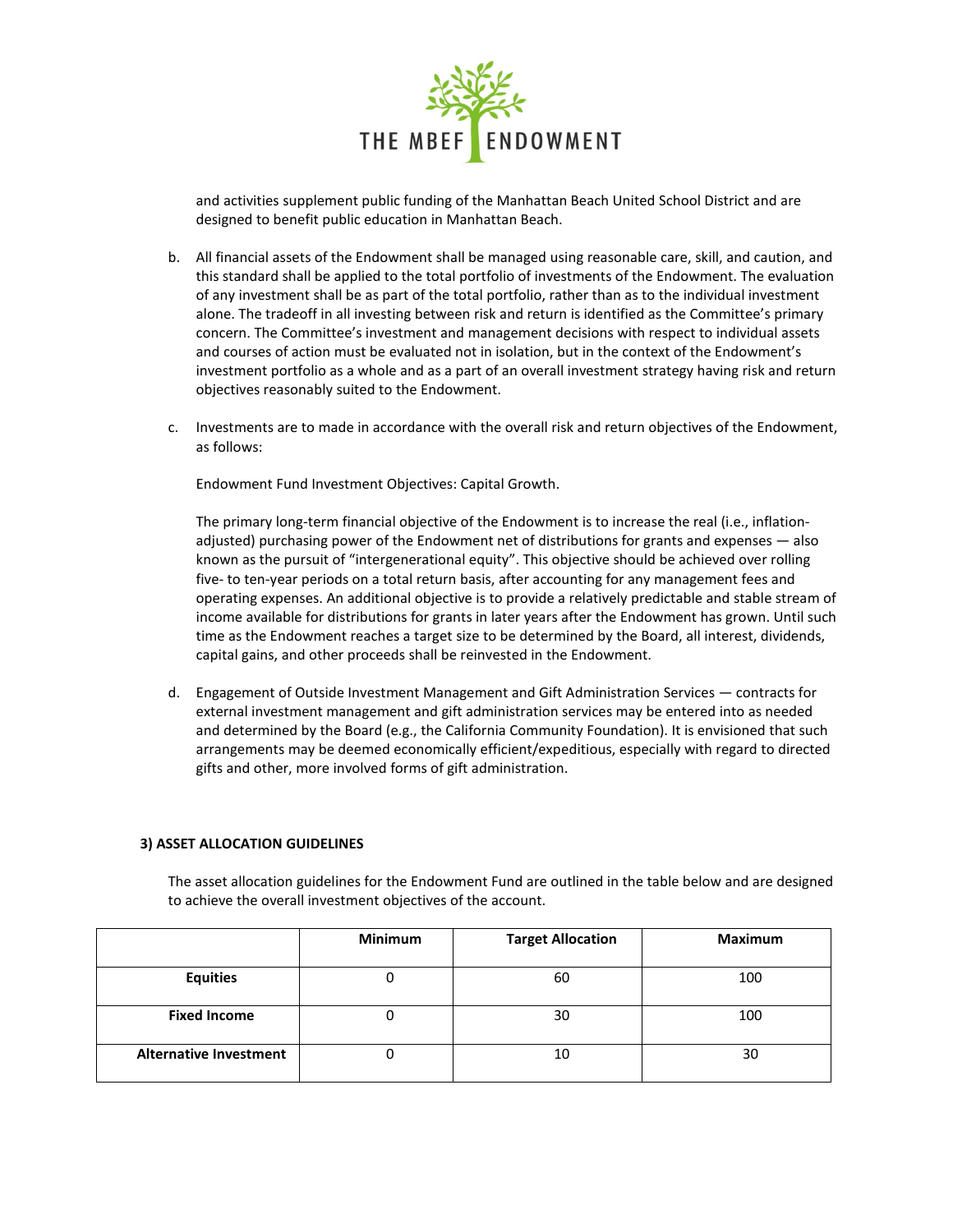

| <b>Cash &amp; Cash Equivalents</b> |  | ⊥UU |
|------------------------------------|--|-----|
|                                    |  |     |

#### **4) GUIDELINES FOR EQUITY INVESTMENTS**

- a. Equity investments shall include individual common and preferred stocks of domestic and international companies, exchange traded baskets of stocks ("ETFs"), and equity mutual funds.
- b. The performance of equity portfolios will be measured against industry standard and relevant benchmarks including, but not limited to:
	- i. S&P500 for domestic large capitalization equities;
	- ii. S&P600 for domestic small capitalization equities;
	- iii. EAFE for international equities (including emerging markets);
	- iv. Morningstar and/or Lipper Mutual Fund averages; and
	- v. Other indices as warranted.
- c. The Endowment account's equity holding should be well diversified across economic sectors, investment style (growth/value) and capitalization ranges. No more than 5% of the market value of the Endowment should be invested in any single equity security. If a single security increases in value to become more than 5% of the Endowment, enough of it shall be sold as soon as practical, given liquidity and other market conditions, to reduce the holding to less than 5%.

#### **5) GUIDELINES FOR FIXED INCOME INVESTMENTS**

- a. Fixed Income investments are defined as fixed or variable rate debt obligations of the U.S or foreign governments and agencies, municipalities, or private corporations with a maturity typically exceeding one year but less than thirty years. Mortgage backed securities (MBS) and Asset backed securities (ABS) are to be included in this definition. Fixed income mutual funds that invest predominately in such securities are also permissible investments.
- b. Individual fixed income investments should be rated investment grade or above based on the credit quality ratings of Moody's, Standard & Poor's or equivalent nationally recognized credit rating agencies.
- c. The performance of fixed income portfolios will be measured against industry standard and relevant benchmarks including, but not limited to:
	- i. Barclays/(Lehman) Aggregate Bond Index for investment grade domestic bonds;
	- ii. Barclays/(Lehman) High Yield Bond Index for high yield bonds;
	- iii. Salomon Smith Barney International Bond Index for international bonds;
	- iv. Morningstar and/or Lipper Mutual Fund averages; and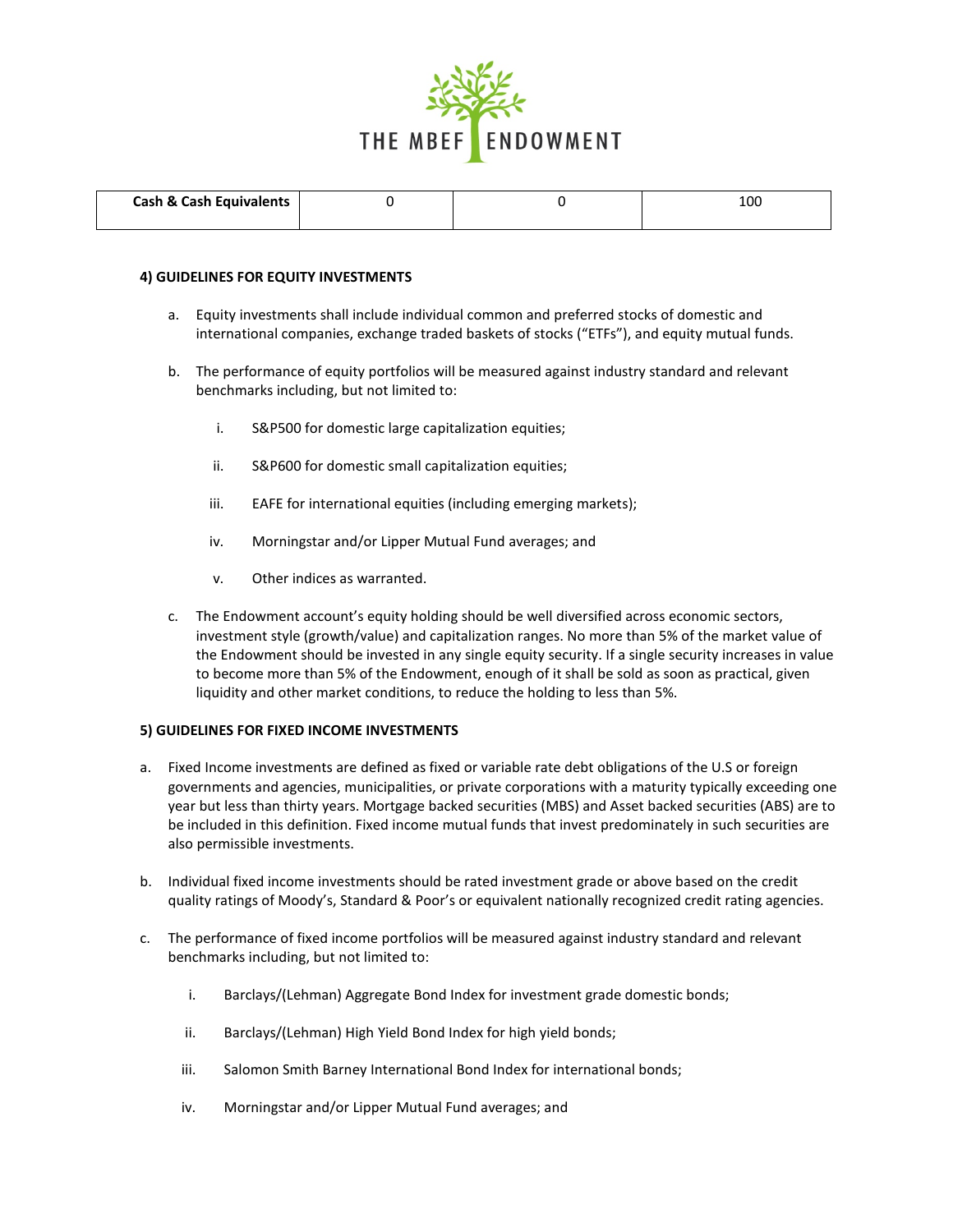

- v. Other indices as warranted.
- d. In general, fixed income portfolios should be well diversified with respect to economic sector, financial sector, and issuer in order to minimize risk exposure. A maximum of 5% of a portfolio at market may be invested in the securities of any single issuer, except that issues of the U.S. Government or agencies of the U.S. Government may be held without limitation. Notwithstanding the foregoing, the Endowment may hold to maturity (or for such lesser time as the Investment Committee deems prudent) fixed income securities that exceed the 5% limitation, provided those securities were in the portfolio at the time this policy was adopted.

### **6) GUIDELINES FOR CASH AND CASH-EQUIVALENT INVESTMENTS**

- a. The following debt instruments, with a maturity of one year or less, are to be considered permissible cash and cash-equivalent investments:
	- i. Treasury Bills;
	- ii. U.S. Agency and Federal Discount Notes (including Variable Rate Notes or "VRNs");
	- iii. Government and Corporate debt securities with less than one year to maturity;
	- iv. Short-term (less than a year) municipal debt;
	- v. Commercial Paper;
	- vi. CD's;
	- vii. Money Market Mutual Funds; and
	- viii. Savings and checking accounts.
- b. Credit quality on all securities shall be of the highest quality (A1/P1, AAA/Aaa, MIG1, etc.).\
- c. Generally, investments described in subsections (a)(iii)-(a)(v) above should be well diversified across issuer, with no more than 5% of the Endowment's assets (at time of purchase) in any single security and no more than 10% with any single issuer. Additionally, FDIC insurance limits, where applicable, will be taken into account and may further restrict investment concentrations at any one institution. However, exceptions to these guidelines may be made due to liquidity, odd-lot trading restrictions, minimum size purchase requirements, or other investment considerations that the Committee believes may outweigh the desire to limit concentrations to 5%.

# **7) GUIDELINES FOR ALTERNATIVE ASSETS**

- a. Alternative asset investments include, but are not limited to, real estate, REITs, venture capital, private equity ("buyout funds"), oil and gas, and commodities. No more than 5% (at time of purchase) of the Endowment will be invested with any single Alternative Asset manager.
- b. In general Alternative Asset investments will be viewed as equity investments and expected to produce returns that are competitive with or superior to the long-term returns of common stocks in order to compensate for the loss of liquidity and risk inherent in these investments. However, return expectations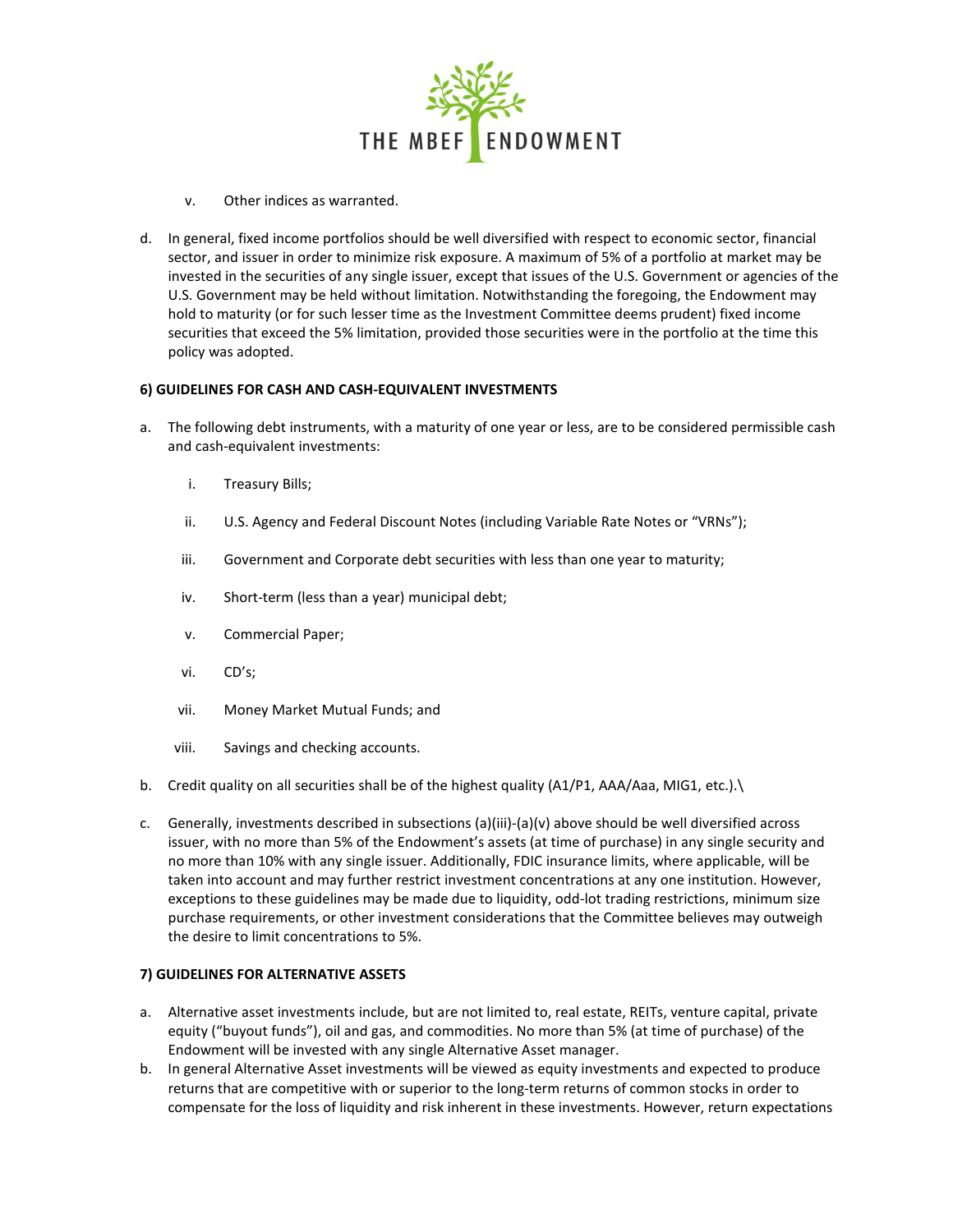

will vary greatly depending on the investment strategy. Individual performance benchmarks and guidelines will be established for each Alternative Asset manager reflecting their specific investment strategy.

# **8) GUIDELINES FOR TRANSACTIONS/TRADING**

Except under unusual circumstances, all transactions should be entered into on the basis of best execution, which means best realized net price given the prevailing market circumstances at the time of the trade. Notwithstanding the above, the Committee may authorize payment of appropriate commissions as payment for services rendered.

# **9) MONITORING OF OBJECTIVES, INVESTMENT MANAGERS AND RESULTS**

a. All objectives and policies are in effect unless modified by the Board.

b. The Committee shall formally review all investments of the Endowment on a regular basis, but no less than quarterly. Formal reviews should include, but not be limited to, a review of the individual holdings in the Endowment and Operating Account, trading activity, asset allocations, investment performance relative to the relevant investment and competitive benchmarks, and a review of all fees and expenses for reasonableness and competitiveness.

c. Each Investment Manager is expected to operate within its specific asset allocation designation, subject to the instructions given by the Committee. Within its objectives, each will pursue its own strategy. The managers will:

- i. Execute discretionary authority unless otherwise contracted;
- ii. Provide written documentation at least quarterly activity and valuations, including performance measures and other information as requested;
- iii. Vote all proxies and other required actions on behalf of the portfolio;
- iv. Notify the Committee of any litigation or violation of securities regulations that may adversely affect the portfolio;
- v. Notify the Committee of any material changes in personnel or ownership of the investment management firm; and
- vi. Report to the Committee chairperson or designee any significant issues that may affect the portfolio on both a regular and ad hoc basis.

# **10) INVESTMENT RESTRICTIONS**

- a. Transactions of the following nature are generally prohibited, but may be utilized as part of a more comprehensive investment strategy by a selected investment manager or mutual fund:
	- i. Short selling;
	- ii. Buying securities on margin;